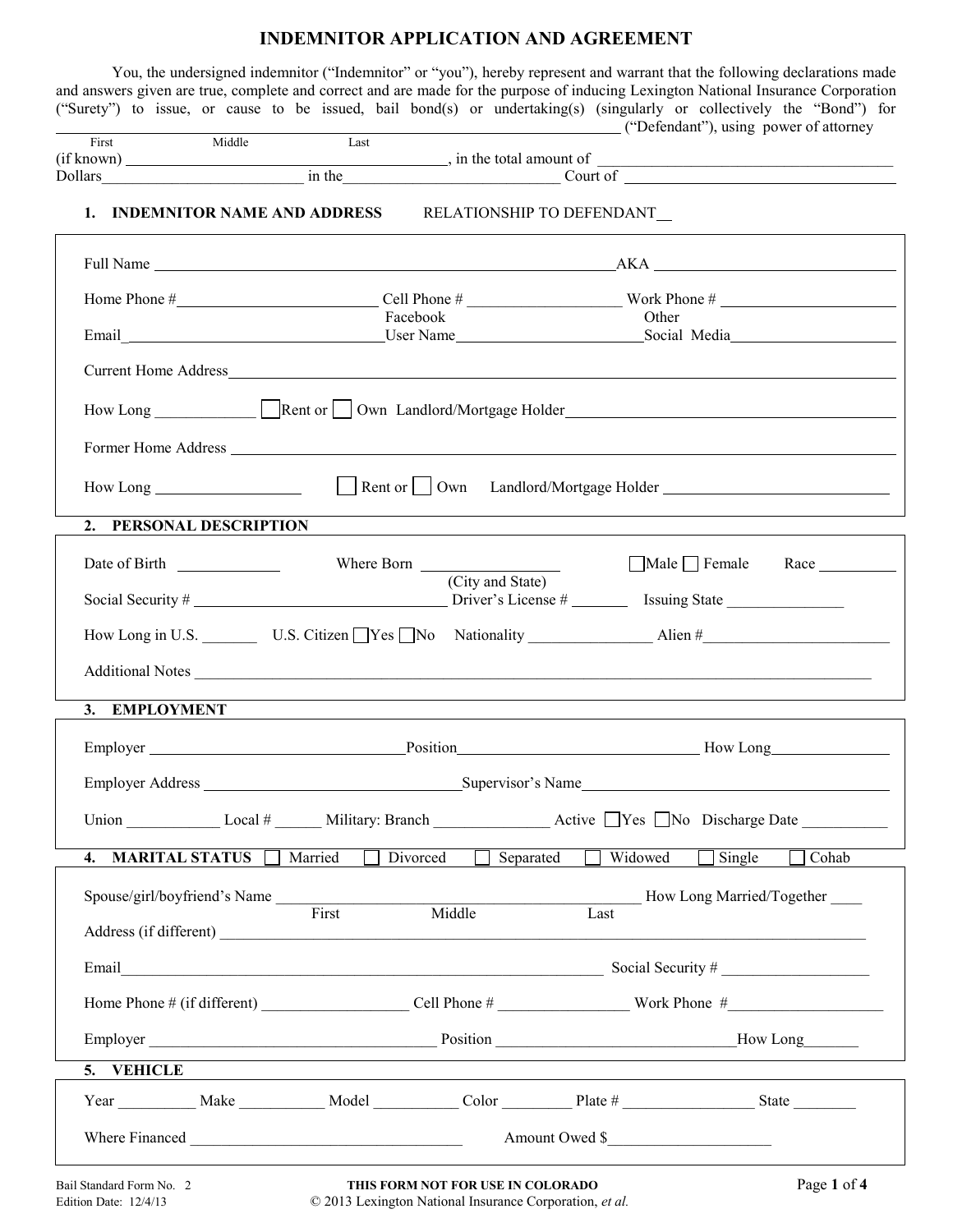## **6. REFERENCES**

|                      | Name $\frac{1}{\sqrt{1-\frac{1}{2}}\sqrt{1-\frac{1}{2}}\sqrt{1-\frac{1}{2}}\sqrt{1-\frac{1}{2}}\sqrt{1-\frac{1}{2}}\sqrt{1-\frac{1}{2}}\sqrt{1-\frac{1}{2}}\sqrt{1-\frac{1}{2}}\sqrt{1-\frac{1}{2}}\sqrt{1-\frac{1}{2}}\sqrt{1-\frac{1}{2}}\sqrt{1-\frac{1}{2}}\sqrt{1-\frac{1}{2}}\sqrt{1-\frac{1}{2}}\sqrt{1-\frac{1}{2}}\sqrt{1-\frac{1}{2}}\sqrt{1-\frac{1}{2}}\sqrt{1-\frac{1}{2}}\sqrt{1-\frac{1}{2}}\$ |                                                                 |  |
|----------------------|---------------------------------------------------------------------------------------------------------------------------------------------------------------------------------------------------------------------------------------------------------------------------------------------------------------------------------------------------------------------------------------------------------------|-----------------------------------------------------------------|--|
|                      |                                                                                                                                                                                                                                                                                                                                                                                                               |                                                                 |  |
|                      |                                                                                                                                                                                                                                                                                                                                                                                                               | Home Phone $\#$ Cell Phone $\#$ Cell Phone $\#$ Work Phone $\#$ |  |
|                      |                                                                                                                                                                                                                                                                                                                                                                                                               |                                                                 |  |
|                      |                                                                                                                                                                                                                                                                                                                                                                                                               |                                                                 |  |
|                      |                                                                                                                                                                                                                                                                                                                                                                                                               | Home Phone $\#$ Cell Phone $\#$ Work Phone $\#$                 |  |
|                      |                                                                                                                                                                                                                                                                                                                                                                                                               | Name Relationship Relationship                                  |  |
|                      |                                                                                                                                                                                                                                                                                                                                                                                                               |                                                                 |  |
|                      |                                                                                                                                                                                                                                                                                                                                                                                                               | Home Phone $\#$ Cell Phone $\#$ Work Phone $\#$                 |  |
|                      | 7. FINANCIAL STATEMENT/CREDIT INFORMATION                                                                                                                                                                                                                                                                                                                                                                     |                                                                 |  |
|                      | Cash on hand \$                                                                                                                                                                                                                                                                                                                                                                                               | Cash in bank \$                                                 |  |
| Real Estate Value \$ |                                                                                                                                                                                                                                                                                                                                                                                                               | Real Estate Mortgage \$                                         |  |

**8. NOTES**

THIS INDEMNITY AGREEMENT ("Agreement") is entered into between you, the undersigned Indemnitor, and Surety through Surety's duly appointed independent bail producer referenced below ("Producer").

In whose name is title Monthly salary or wages  $\frac{1}{2}$ 

- 1. You will have Defendant appear in any court required in connection with the Bond at the times stated in the Bond and all other times as may be ordered by the court.
- **2. You, jointly and severally (together and separately) with any other indemnitor, shall indemnify the Surety and keep the Surety indemnified and hold it harmless from and against any and all losses, demands, liabilities, fees and expenses relating to, or arising out of, Surety's issuance or procurement of the Bond, including, but not limited to the following: (a) the principal amount of any forfeiture of, or judgment on, the Bond, plus any related court costs, interest and legal fees incurred, (b) a fugitive recovery fee if there is a forfeiture of the Bond (which fee is typically ten percent of the amount of the Bond for an in-state recovery, plus any out of pocket expenses), (c) any and all extradition costs that may be incurred to apprehend and return the Defendant, and (d) if a collection action is required, reasonable and actual attorneys' fees plus any and all other costs, expenses and/or assessments that may be incurred as a result of any forfeiture of the Bond subject to applicable law (if any) as stated in an attached addendum. The voucher, check or other evidence of any payment made by Surety or Producer, by reason of such suretyship, shall be conclusive evidence of such payment in any lawsuit against you both as to the propriety of such payment and as to the extent of your liability to Surety for such payment. Further, you will, upon demand, place with Surety the requisite funds to meet any such claim, demand, liability, attorneys' fees, expense or judgment, whether that demand is made before or after Surety has paid or advanced such funds.**
- 3. Subject to applicable law (if any) as stated in an attached addendum: (a) any property or collateral you deposit is deposited as security for the payment of any and all monies and sums due to Surety or Producer, including all liability, demands, damages, judgments, interest, attorneys' fees and costs suffered, sustained, made or incurred by Surety or Producer on account of, arising out of or relating to the Bond and transactions contemplated thereby (including, without limitation, the items referenced in Paragraph 2 above), your failure to comply with the terms and conditions of this Agreement, and any and all debt or other obligations arising out of or evidenced by any agreement executed by Defendant, you or any other indemnitor for the benefit of Surety or Producer ("Liabilities"); and (b) if you grant the Surety a lien or a security interest in any property or collateral to enforce the obligations contained in this Agreement, and if you do not perform all of your obligations in this Agreement, you authorize the Surety to (i) apply or sell any collateral security you deposited to reimburse the Surety for any and all Liabilities of any kind or nature, (ii) hold, apply or sell the collateral, or any part thereof, to protect or reimburse the Surety by reason of the execution at any time of any other bond for or on behalf of you or Defendant, and (iii) apply and sell the collateral for the purpose of placing the Surety in cash funds or protecting the Surety against any claim, demand or loss under the Bond or any other bond executed on your or Defendant's behalf. Subject to applicable law (if any) as stated in an attached addendum, the Surety may make any such sale, at its discretion, at public or private sales, and without demand, notice or advertisement of the time and place of said sale, and also with the right to purchase said collateral at such sale or sales, freed and discharged from any equity or redemption.
- 4. The Surety shall not be liable for the depreciation of any collateral or for any interest thereon. In the event of depreciation of the collateral, or any part thereof, or of any collateral which may be hereafter deposited with the Surety for its protection, upon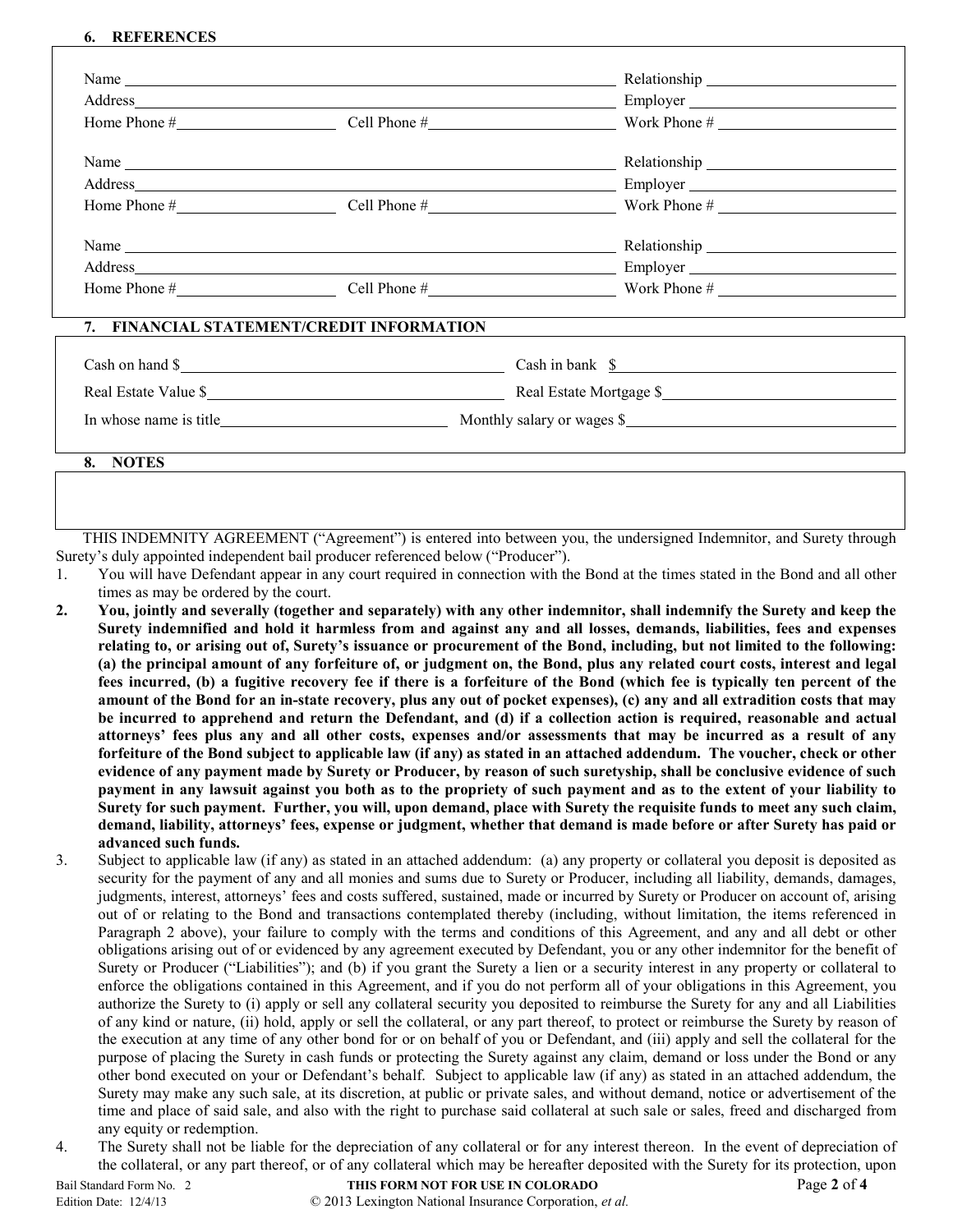request of the Surety, you shall provide the Surety with additional and satisfactory collateral so that the total market value of the collateral shall, at all times, be equal to the market value of the collateral at the time of its initial deposit. Subject to applicable law (if any) as stated in an attached addendum, if you fail to deposit such additional collateral, the Surety shall have the full right, power and authority, without further demand or notice, to sell, assign and deliver the whole or any part of such collateral, substituted collateral, or additional collateral, at public or private sale, at its option, and without demand, notice or advertisement, and also with the right to purchase said collateral at any such sale, freed and discharged from any equity or redemption.

- 5. If a confession of judgment is taken in connection with the Bond, the Surety shall have the right to enter and file the same at any time, and such judgment shall be a lien and entitled to a preference against any of your property, whether or not the Surety is indemnified at the time of the filing or entry of such judgment. In case a confession of judgment is filed by the Surety against you, the judgment entered shall be effective and available to the Surety against you not only in connection with the Bond but also in connection with any other bond that may have been written by the Surety in which you are either the indemnitor or defendant.
- 6. You acknowledge and agree that the Surety may foreclose any or all of the liens and security interests arising out of the transactions relating to the Bond or this Agreement, or exercise any of its rights or remedies under this Agreement, or take any combination of such actions, without waiving any other right or remedy. Failure to exercise any rights or remedies of the Surety at any one time shall not constitute a waiver of the right to exercise them at any other time. Any security or collateral you give may be substituted, subordinated, or released by the Surety without affecting any other rights. The Surety shall not be obligated to enforce its rights against any security or collateral prior to enforcing its rights against you or any other indemnitor.
- 7. Subject to applicable law (if any) as stated in an attached addendum, the Surety will return the collateral to you when all of the following are satisfied: (i) the Surety receives competent written legal evidence satisfactory to the Surety (for example, written notice from the court) of the Surety's discharge or release from all liability under the Bond; (ii) there are no outstanding Liabilities of any kind arising out of or relating to the Bond; (iii) there are no other outstanding bonds or obligations executed by, for or on behalf of you or Defendant in connection with which the Surety may deem it advisable to retain such collateral for its protection; and (iv) upon the Surety's request, you shall have executed and delivered to the Surety a general release upon the Surety's return of the collateral to you. If the Surety deems it necessary to make any outlay to protect any collateral or security in its possession, whether the same be real or personal property, you authorize the Surety to do so, and you agree to indemnify and reimburse the Surety for any such outlay as in the judgment of the Surety may be necessary to protect its collateral or security, including payment of taxes or liens or mortgages and any attorneys' fees or service fees for time spent and/or special services rendered.
- 8. The Surety shall have the right to transfer and/or assign, in whole or in part, its rights and obligations in this Agreement, and/or in the Bond to the Producer or any other person or entity ("Assignee") without notice to or consent from you. Subject to any limitations imposed upon Assignee by the Surety, Assignee shall have the right to enforce in any action, proceeding or otherwise any of the Surety's rights herein or arising out of any of the transactions contemplated hereby, and you shall not, and expressly waive any right to, assert the claim or defense that Assignee does not have the right to enforce such rights in any such action, proceeding or otherwise. If more than one bond is made or has been made for the Defendant, then this Agreement shall extend to and cover all those bonds and the terms of this Agreement shall apply to each bond individually or as a group.
- 9. This Agreement and all documents that are executed in connection with this Agreement set forth all the terms of the agreement between the Surety and you. All statements, representations, promises, agreements, and affirmations made by the Surety and its producers and employees prior to or contemporaneously with the execution of this Agreement are contained within this document, and unless they are specifically set forth in this Agreement are of no force or effect whatsoever in determining the rights and liabilities of the Surety and you. You further agree to execute and be bound by any other future documents necessary to carry out and effectuate this Agreement.
- 10. You hereby acknowledge and agree that neither the Surety nor its Producer has recommended or suggested any specific attorney or firm of attorneys to represent the Defendant in any capacity.
- 11. This Agreement may not be terminated or modified orally. All modifications and terminations of this Agreement, including any release of your liability hereunder, must be in writing and signed by the Surety and you.
- 12. To the maximum extent permitted by applicable law, you hereby waive any and all rights you may have under federal law (including, but not limited to, Title 28 Privacy Act-Freedom of Information Act, Title 6, Fair Credit Reporting Act) and any local or State law relating to Surety's obtaining, and you consent to and authorize Surety to obtain, any and all private or public information and/or records concerning you from any party or agency, private or governmental (local, state, federal), including, but not limited to, credit reports, Social Security Records, criminal records, civil records, driving records, tax records, telephone records, medical records, school records, worker compensation records, and employment records. You further authorize, without reservation, any party or agency, private or governmental (local, state, federal), contacted by Surety to furnish in accordance with applicable law any and all private and public information and records in their possession concerning you to the Surety and direct that a copy of this document shall serve as evidence of said authorization. You irrevocably grant to surety and its producers, agents and representatives the right to enter your residence or other property owned or occupied by you or Defendant without notice, at any time, for the purpose of locating, arresting, and returning to custody the Defendant, and subject to applicable law, you waive any and all causes of action in connection therewith including, without limitation, torts of trespass and false imprisonment.
- 13. You agree that Surety may attach a location tracking device on any vehicle owned or driven by you, at any time, without notice, and monitor the location of the vehicle through any available technology. You further agree that Surety may use location technologies to locate your wireless device at any time during the period of Defendant's bail and any applicable remission period, and the Bond is conditioned upon your full compliance with the following terms and conditions: (a) Surety, at its